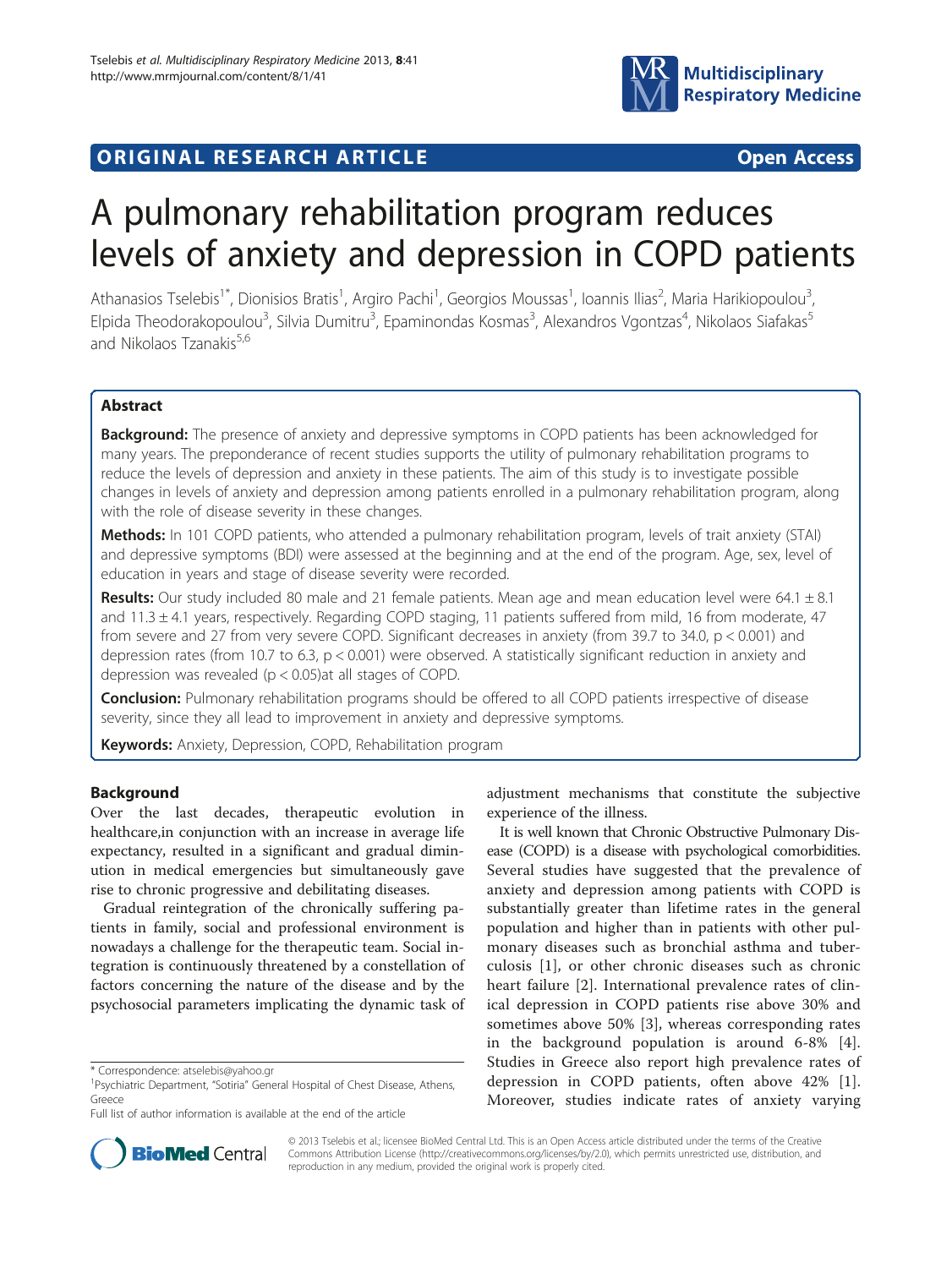from 10% to 19% [[3](#page-5-0)], which is higher than the prevalence rate of 15% mentioned in the general population [[5\]](#page-5-0). Additionally, one out of two patients with COPD disease appears to suffer from general psychopathological symptoms [\[6](#page-5-0)].

Recent studies show a reduction in anxiety and depression symptoms among patients with COPD that are enrolled in pulmonary rehabilitation programs [[7-9](#page-5-0)]; nevertheless some authors believe that further studies are needed [[10\]](#page-5-0). Several studies have pointed out that the degree of psychological improvement brought about by the program depends on disease severity stage. These studies mostly deal with severe COPD (usually leaving out stage I disease) [[11,12\]](#page-5-0).

The aim of this study is to investigate the change in anxiety and depressive symptoms among patients with COPD disease who attended a pulmonary rehabilitation program, along with the effect of disease severity on this change. Specifically, we assessed whether the rehabilitation program alters anxiety and depression in patients with COPD, and if this change depends on disease stage, severity and gender.

# Method

#### Sample

The study lasted four years and involved all patients with COPD who attended a pulmonary rehabilitation program and met the criteria for inclusion in the study. All interested patients with COPD (for whom there was no contraindication such as angina pectoris, myocardial infarction, severe pulmonary hypertension, congestive heart failure, labile diabetes, inability to exercise due to orthopedic or other reasons, dementia or severe hypoxia caused by exercise and corrected by  $O_2$  administration) were admitted to this rehabilitation program [[13\]](#page-5-0). The sample consisted of 101 COPD patients, 80 males and 21 females, who completed a three months program. Inclusion criteria were the following: age less than 80 years, without other chronic comorbid medical conditions (cardiovascular diseases, major psychiatric disorders, etc.) and absence of acute exacerbation of COPD during the last two months before starting the program. We excluded patients who did not meet the inclusion criteria  $(n = 12)$  as well as those who did not complete the rehabilitation program  $(n = 43)$ .

# Physical measures

In order to determine COPD severity of our sample, a spirometric evaluation before and after bronchodilation (200 μg salbutamol) was performed. We followed the Global Initiative for Chronic Obstructive Lung Disease (GOLD) diagnostic criteria, which classifies COPD severity [in relation to forced expiratory volume in 1 second  $(FEV_1)/$ forced vital capacity (FVC) ratio (FEV<sub>1</sub>%) -

percentage of predicted] into four stages: stage I (mild COPD):  $FEV_1 > 80\%$  predicted; stage II (moderate COPD):  $FEV_1$  50% to 80% of predicted; stage III (severe COPD):  $FEV<sub>1</sub>$  30% to 50% of predicted; and stage IV (very severe COPD):  $FEV_1 < 30\%$  of predicted [\[14](#page-5-0)]. The spirometric evaluation of each patient was performed a few days before he/she started the rehabilitation program.

#### Psychological measures

Depression was assessed with the Beck Depression Inventory (BDI) [\[15](#page-5-0)], which is widely used, and has been standardized [[16\]](#page-5-0) and used in the Greek population previously [\[17](#page-6-0)]. The BDI includes 21 items graded from 0 to 3. The inner coherence reliability is high and the retest reliability ranges from 0.48 to 0.86 for clinical groups and 0.60 to 0.90 for non-clinical population. Its validity in relation to an external criterion for depression, such as clinical diagnosis, is considered to be satisfactory. Anxiety was assessed with the Spielberger State-Trait Anxiety Inventory (SSTAI) [[18\]](#page-6-0), one of the well-known and broadly used anxiety rating scales. The inventory consists of 40 items, each one graded from 1 to 4. The SSTAI differentiates anxiety to (a) anxiety caused by a specific condition (state subscale), and (b) anxiety as a more permanent characteristic of the personality (trait subscale). This second (trait) subscale was used in our study protocol. The SSTAI is considered as having a high inner coherence reliability and validity compared to clinical diagnosis. Also it has been standardized [\[19](#page-6-0)] and widely used in studies in the Greek population previously [[20](#page-6-0)]. Participants replied to the questionnaires in two phases, at baseline and at discharge from the pulmonary rehabilitation program.

#### Pulmonary rehabilitation program

Patients of our study followed a pulmonary rehabilitation program for a period of three months, with three sessions per week, each lasting 50 minutes. The program included respiratory physiotherapy, respiratory muscle training, aerobic exercise on a bicycle ergometer and on a treadmill and strengthening of muscle groups. The exercise was performed with oxygen supplementation while simultaneously recording heart rate and hemoglobin saturation. The minimum and maximum number of sessions per patient was 34 and 39, respectively, with an average of 37 per patient.

#### Statistical analysis

The statistical program used was SPSS 16. The statistical analysis was performed using  $x^2$  test, paired *t*-test, ANOVA, sample t-test, Pearson correlation and stepwise multiple regression. For regression models, an empirical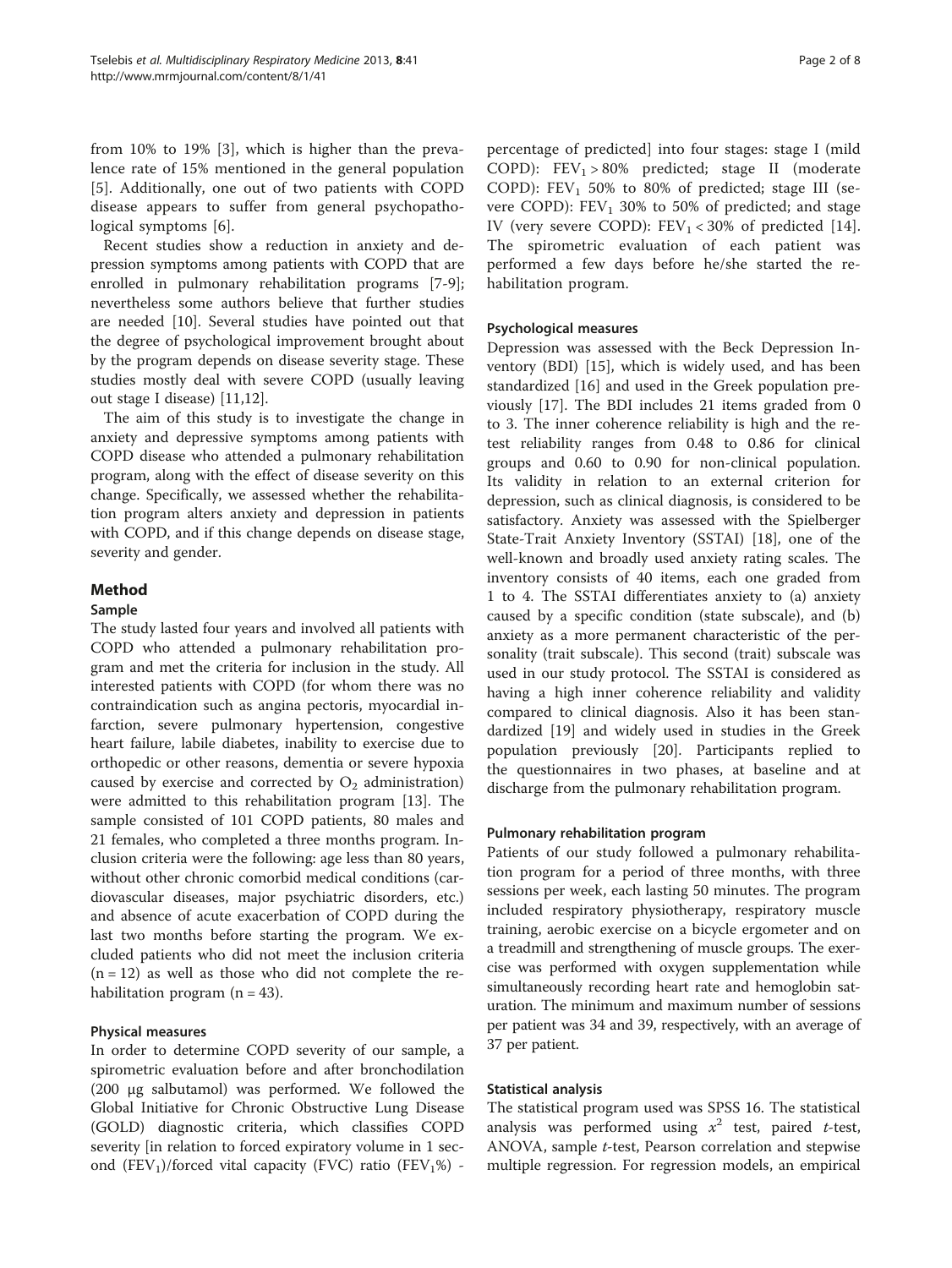approach was used after correlation analysis. Statistical significance was set at  $p < 0.05$ .

The hospital ethics committee approved the study and all participants provided written informed consent. No financial support was necessary.

## **Results**

#### Sample characteristics

The demographic characteristics of our patients and their spirometric values are summarized in Table 1. There were no differences between genders regarding age, years of education and  $FEV<sub>1</sub>$  percentage of predicted (*t*-test  $p > 0.05$ ). With regard to the severity of COPD according to GOLD classification, the number of patients with severe COPD disease (47 patients, 46.5% of the total sample) was significantly higher than that of other subgroups  $(x^2 p < 0.01$ , Table 1).

### Changes in anxiety and depression

Mean depression and anxiety scores were significantly lower at discharge compared to baseline for all our patients (paired *t*-test  $p < 0.05$ , Table [2\)](#page-3-0). Same findings were revealed for all subgroups (according to staging of COPD disease) of patients and no statistical difference was identified when checking for mean individual changes in depression and anxiety scores among all different disease severity subgroups (ANOVA p > 0.05).

Mean BDI score, at baseline, for the total of our sample was 10.7, which is significantly (sample  $t$ -test  $p < 0.05$ ) higher than the corresponding mean score (5.86) [[16\]](#page-5-0) in the general population. At discharge from the program, mean BDI score was 6.33, not statistically different from the corresponding mean score in the general population (sample *t*-test  $p > 0.05$ ). The rate of patients who had depressive symptoms  $(BDI > 9)$  [\[16\]](#page-5-0) at baseline was 47.5% (48 patients, Table [3\)](#page-3-0) whereas at

| Table 1 Demographics and baseline characteristics |  |  |  |
|---------------------------------------------------|--|--|--|
|---------------------------------------------------|--|--|--|

discharge it became 14.9% (15 patients, Table [3\)](#page-3-0), which was a statistically significant reduction ( $x^2$  p <0.05).

#### Changes in anxiety and depression per gender

Regarding anxiety scores our observations indicated that mean scores at baseline were higher than the corresponding scores in the general population. Specifically, female patients of our sample had a mean STAI score of 42.62 (versus 37.47 [[19\]](#page-6-0) in the general female population, sample *t*-test  $p < 0.01$ ), while men had an average of 38.87 (versus 34.54 [\[19\]](#page-6-0) in the general male population, sample  $t$  -test  $p < 0.01$ ). At discharge our study indicated reduced mean STAI scores for both female (36.29) and male patients (33.4). These scores were not statistically different from the corresponding mean scores in the general population (sample *t*-test  $p > 0.05$ ). The rate of female patients who had clinically significant anxiety symptoms  $(STAI > 45)$  at baseline was 47.6% and was reduced to 19% at discharge ( $x^2$  p < 0.05). Regarding male patients of our sample, 25% of them had clinically significant anxiety symptoms (STAI > 43) at baseline and the percentage was reduced to 12.5% at discharge  $(x^2 \text{ p} < 0.05)$ .

#### Correlations

A significant positive correlation was observed between anxiety and depression scores both at baseline and at discharge from the program (Pearson correlation p < 0.01, Table [4\)](#page-4-0).

A significant positive correlation was also observed between first and last measuring for both anxiety and depression (Pearson correlation p < 0.01, Table [3](#page-3-0)), but no correlation was found between  $FEV<sub>1</sub>%$  of predicted and anxiety – depression scores (Pearson correlation p > 0.05, Table [4\)](#page-4-0).

|              |           | Age   | <b>Education level</b> | FEV <sub>1</sub> | Depression | Anxiety |
|--------------|-----------|-------|------------------------|------------------|------------|---------|
|              |           |       | (years)                | (% of predicted) | (BDI)      | (STAI)  |
| Male         | Mean      | 64.56 | 10.90                  | 41.98            | 10.39      | 38.88   |
|              | Ν         | 80    | 80                     | 80               | 80         | 80      |
|              | <b>SD</b> | 8.06  | 4.09                   | 21.25            | 6.62       | 9.68    |
| Female       | Mean      | 62.57 | 12.67                  | 49.53            | 11.90      | 42.62   |
|              | Ν         | 21    | 21                     | 21               | 21         | 21      |
|              | <b>SD</b> | 8.38  | 3.75                   | 22.13            | 5.72       | 8.27    |
| <b>Total</b> | Mean      | 64.15 | 11.27                  | 43.51            | 10.7       | 39.65   |
|              | N         | 101   | 101                    | 101              | 101        | 101     |
|              | <b>SD</b> | 8.13  | 4.07                   | 21.53            | 6.45       | 9.49    |

Severity according to Global Initiative for Chronic Obstructive Lung Disease (GOLD) diagnostic criteria:

mild/moderate/severe/very severe: 11 (10.9%)/16 (15.8%)/47 (46.5%)/27 (26.7%).

BDI Beck depression inventory, STAI Spielberger trait anxiety inventory.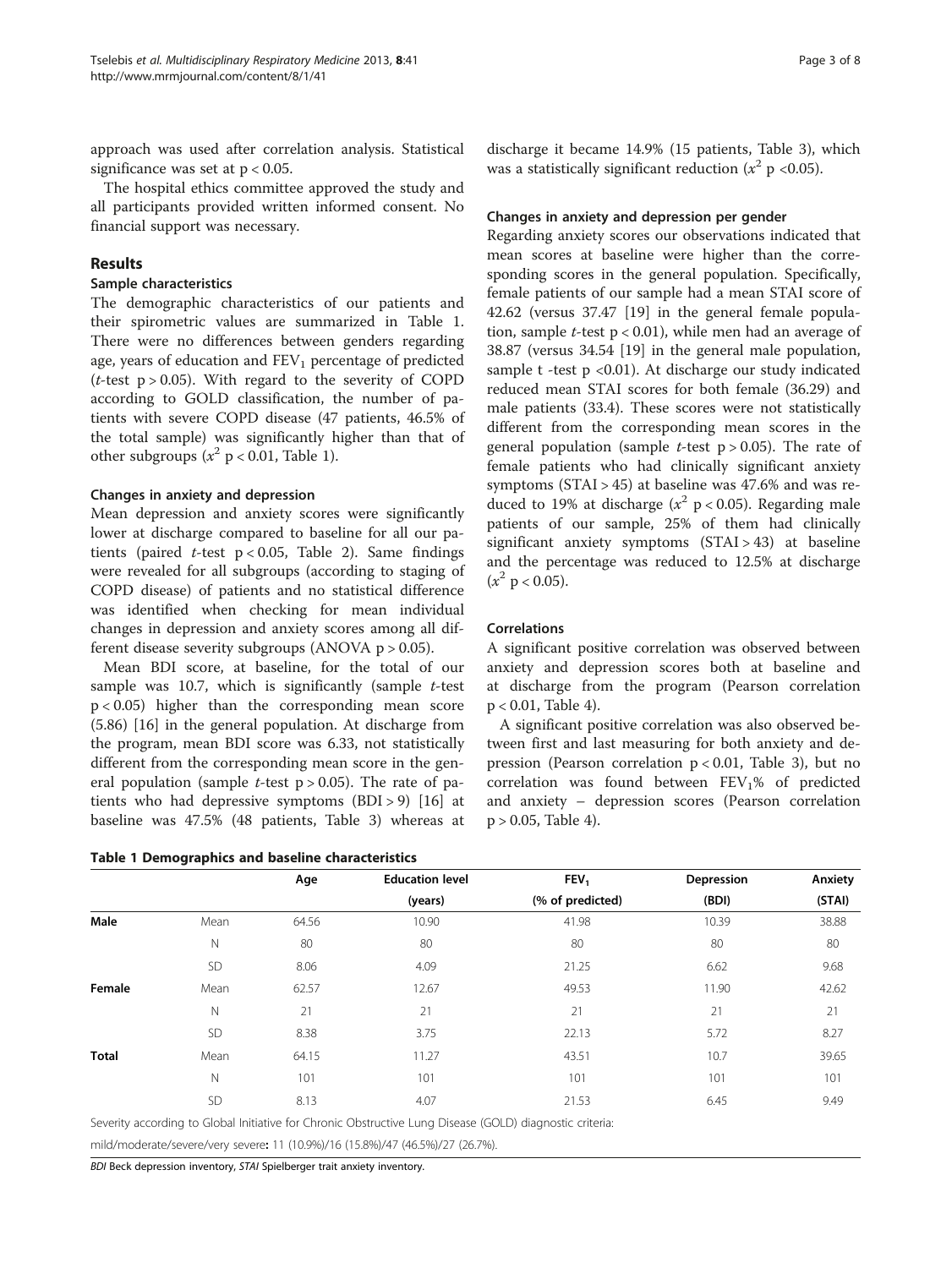| <b>COPD Severity</b> |           | Time 1     |         | Time 2     |         | <b>Difference</b> |            |  |
|----------------------|-----------|------------|---------|------------|---------|-------------------|------------|--|
| (as per GOLD)        |           | Depression | Anxiety | Depression | Anxiety | Depression        | Anxiety    |  |
|                      |           | (BDI)      | (STAI)  | (BDI)      | (STAI)  | (BDI)             | (STAI)     |  |
| mild                 | Mean      | 12.27      | 43.18   | 8.36       | 39.27   | $-3.91*$          | $-3.91*$   |  |
| $N = 11$             | <b>SD</b> | 5.55       | 8.15    | 7.21       | 9.88    | 5.24              | 5.86       |  |
| moderate             | Mean      | 8.44       | 38.75   | 4.06       | 30.62   | $-4.37*$          | $-8.12***$ |  |
| $N = 16$             | <b>SD</b> | 5.66       | 8.34    | 2.67       | 7.59    | 6.91              | 8,20       |  |
| severe               | Mean      | 11.43      | 39.62   | 6.85       | 33.96   | $-4.57**$         | $-5.66***$ |  |
| $N = 47$             | <b>SD</b> | 7.58       | 10.59   | 6.04       | 9.34    | 5.73              | 8.08       |  |
| very severe          | Mean      | 10.15      | 38.81   | 5.93       | 33.93   | $-4.22**$         | $-4.89**$  |  |
| $N = 27$             | <b>SD</b> | 4.75       | 8.71    | 5.48       | 8.39    | 4.77              | 5.65       |  |
| Total                | Mean      | 10.70      | 39.65   | 6.33       | 34.00   | $-4.38**$         | $-5.65***$ |  |
| $N = 101$            | <b>SD</b> | 6.45       | 9.49    | 5.69       | 9.04    | 5.56              | 7.30       |  |

<span id="page-3-0"></span>Table 2 Means (SD) and differences in BDI and STAI at baseline and after PRP in COPD severity subgroups

 $*$  Paired t-test  $p < 0.05$ .

\*\*Paired t-test p < 0.01.

BDI Beck depression inventory, STAI Spielberger trait anxiety inventory.

More in detail, we implemented stepwise multiple regression analysis using variation in depression as the dependent variable and controlling for gender, age,  $FEV<sub>1</sub>$ %, years of education and variation in anxiety (independent variables). Gender, age, years of education and  $FEV<sub>1</sub>%$  were not involved in the variance of the dependent variable whereas variation in anxiety interpreted  $34.3\%$  of variation in depression (f  $1.97 =$ 50.62,  $p \leq 0.01$ ). Considering anxiety variation as the dependent variable and gender, age, years of education,  $FEV<sub>1</sub>%$  as independent variables the results were not different, since variation in anxiety scores was independent of gender, age and  $FEV<sub>1</sub>%$ , whereas variation in depression interpreted  $34.3\%$  of variation in anxiety (f  $1.97 =$ 50.62,  $p \le 0.01$ ).

#### **Discussion**

Summarizing the results of this study, we have shown that a rehabilitation program can reduce the high levels of anxiety and depression in patients with COPD. Improvement occurs for patients in all disease stages (with no statistically significant differences among them), irrespective of gender. This improvement is not dependent on disease stage, gender, age or years of education. Spirometry showed no correlation with either anxiety or depression in the course of the program and anxiety and depression were not correlated with the severity of COPD".

Despite the high prevalence and harmful effects attributed to the comorbidity of anxiety and depression in COPD, only a limited number of studies have addressed their management [[21](#page-6-0),[22](#page-6-0)].

Drug treatment encounters serious problems. Benzodiazepines may cause respiratory depression and should be avoided [[23\]](#page-6-0). In addition, beta-blockers are contraindicated in these patients, despite their anxiolytic action, because of the potential risk of bronchoconstriction [\[24](#page-6-0)]. Atypical antipsychotics in very small doses can alleviate anxiety symptoms in these patients, but they should be used cautiously because of possible neurological and cardiovascular side effects [\[25](#page-6-0)]. In other studies SSRIs have been used (first-line drugs for the management of depression) [\[26](#page-6-0)-[30\]](#page-6-0). Sertraline [\[28,29\]](#page-6-0), fluoxetine [[26](#page-6-0),[31](#page-6-0)] citalopram [[32](#page-6-0)] and paroxetine [\[30\]](#page-6-0) may improve quality

Table 3 Severity of COPD and depressive symptoms severity

|                               |             | Depressive symptoms severity |          |                  |              |                  |          | <b>Total</b> |                  |     |
|-------------------------------|-------------|------------------------------|----------|------------------|--------------|------------------|----------|--------------|------------------|-----|
|                               |             | <b>BDI: 0-9</b>              |          | <b>BDI:10-18</b> |              | <b>BDI:19-29</b> |          | BDI > 29     |                  |     |
|                               |             | time one                     | time two | time one         | time two     | time one         | time two | time one     | time two         |     |
| COPD Severity (GOLD criteria) | Mild        | 3                            | 9        |                  |              |                  |          | 0            | $\left( \right)$ |     |
|                               | Moderate    | 11                           | 16       | 4                | $\mathbf{0}$ |                  | $\Omega$ | $\mathbf{0}$ | $\mathbf 0$      | 16  |
|                               | Severe      | 24                           | 36       | 17               | 9            | 5.               |          |              |                  | 47  |
|                               | Very severe | 15                           | 25       | 10               |              |                  |          | $\Omega$     | $\mathbf{0}$     | 27  |
| Total                         |             | 53                           | 86       | 38               |              | 9                | 3        |              |                  | 101 |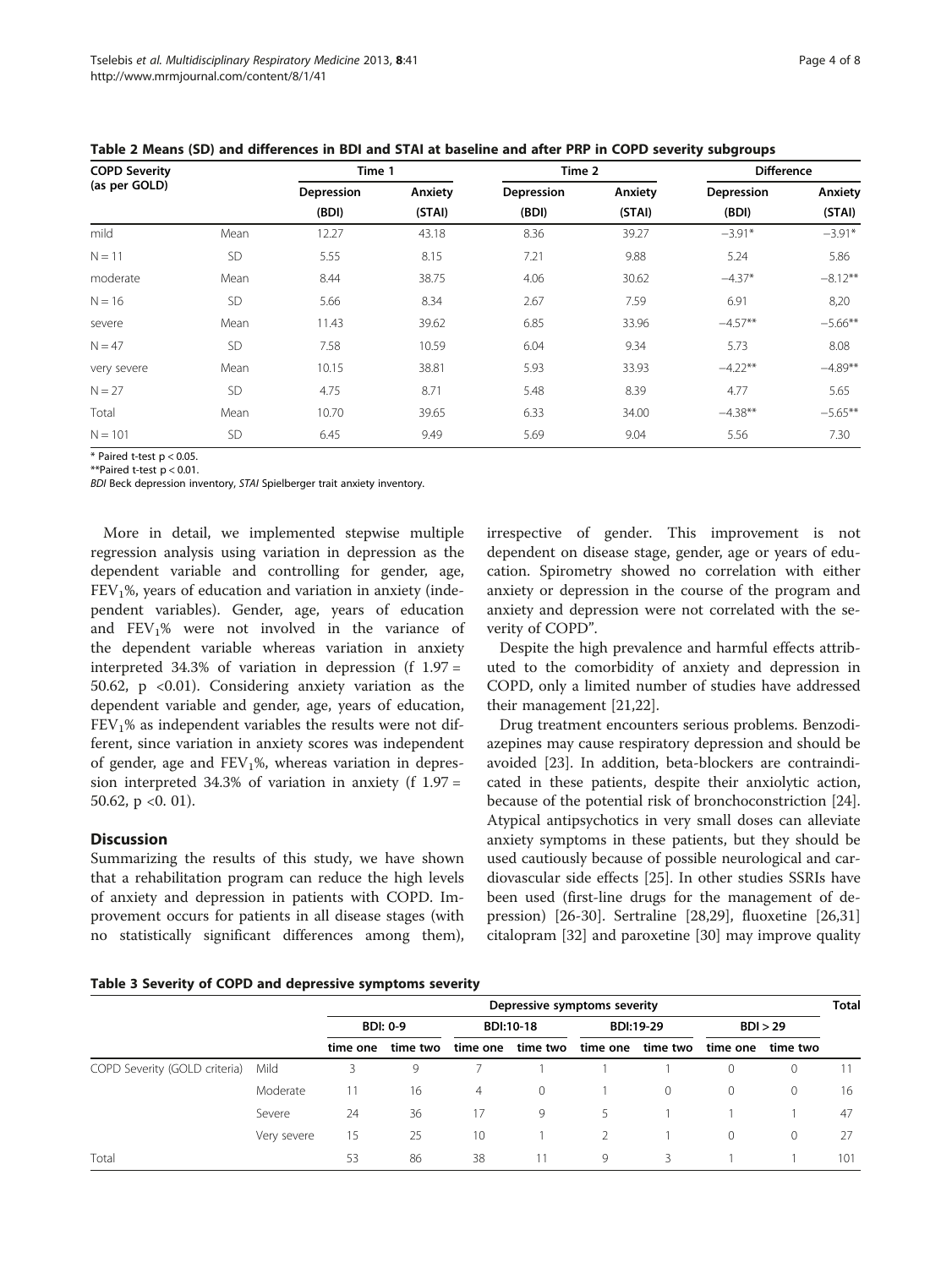| $N = 101$                  |                 | <b>AGE</b> | <b>Education (years)</b> | FEV <sub>1</sub> % | BDI <sub>1</sub> | BDI <sub>2</sub> | STAI <sub>1</sub> |
|----------------------------|-----------------|------------|--------------------------|--------------------|------------------|------------------|-------------------|
| Education level (in years) | Pearsons' r     | $-063$     |                          |                    |                  |                  |                   |
|                            | Sig. (2-tailed) | .532       |                          |                    |                  |                  |                   |
| FEV <sub>1</sub> %         | Pearsons' r     | .095       | .014                     |                    |                  |                  |                   |
|                            | Sig. (2-tailed) | .349       | .893                     |                    |                  |                  |                   |
| Depression (BDI 1) Time 1  | Pearsons' r     | $-0.076$   | $-0.056$                 | .010               |                  |                  |                   |
|                            | Sig. (2-tailed) | .447       | .575                     | .923               |                  |                  |                   |
| Depression (BDI 2) Time 2  | Pearsons' r     | $-.091$    | .097                     | .053               | .586**           |                  |                   |
|                            | Sig. (2-tailed) | .365       | .337                     | .601               | .000             |                  |                   |
| Anxiety (STAI 1) Time 1    | Pearsons' r     | $-223*$    | $-0.056$                 | .034               | $.726***$        | .408**           |                   |
|                            | Sig. (2-tailed) | .025       | .575                     | .741               | .000             | .000             |                   |
| Anxiety (STAI 2) Time 2    | Pearsons' r     | $-194$     | .131                     | .041               | $.610***$        | $.717***$        | $.691***$         |
|                            | Sig. (2-tailed) | .052       | .190                     | .688               | .000             | .000             | .000              |

#### <span id="page-4-0"></span>Table 4 Correlations

\* Correlation is significant at the 0.05 level (2-tailed).

\*\* Correlation is significant at the 0.01 level (2-tailed).

BDI Beck depression inventory, STAI, Spielberger trait anxiety inventory.

of life, however it is noted that patients with COPD and psychiatric comorbidity are reluctant to take additional medications [[26,33\]](#page-6-0).

Both individual and group therapy are useful for the treatment of patients with COPD [[34\]](#page-6-0). The comparison of individual and group intervention usually favors the latter [[35-41](#page-6-0)]. Group therapy is a financially attractive treatment approach that requires few therapists to treat more patients. Furthermore it seems that group therapy offers valuable treatment opportunities, which may be due to recognition of shared experiences and emotions among its members in a situation resembling the real world more accurately [[39](#page-6-0)].

It is very likely that improvement of psychological symptoms in rehabilitation programs is associated with both psychological, and biological parameters (which are closely coupled with the effects of exercise and respiratory physiotherapy).

Biological mechanisms associated with exercise activity, including changes in central monoamine function [[36-40](#page-6-0)], enhanced hypothalamic- pituitary- adrenal axis regulation, increased release of endogenous opioids [[42-49](#page-6-0)] and reduced systemic inflammation [\[49,50\]](#page-6-0), may affect depression and anxiety among patients undergoing PR. In addition, behavioral mechanisms [\[51-56](#page-6-0)] associated with exercise activity as active distraction from worrying thought patterns (rumination), increase in selfefficacy by providing patients with a meaningful mastery experience, provision of daily pleasant events and regular social contact and support, operate synergistically to produce reductions of symptoms.

The fact that patients participate in a pulmonary rehabilitation program, which, with the necessary modifications, works in a way that refers to the functioning of

groups formed by people sharing common characteristics [\[39](#page-6-0)], acts therapeutically. Moreover, it is well knownthat the sense of belonging to a group is often beneficial, as it provides the opportunity for participants to trigger interactions and through this process to identify elements of personal experience among others, and to process them in a healthier way [\[57\]](#page-6-0).

The results of this study are consistent with reports of strong evidence of psychological/psychiatric benefits of pulmonary rehabilitation [\[58](#page-6-0)-[61\]](#page-6-0), (such as improved mood and anxiety) in patients with COPD [[62,63](#page-6-0)]. This study is in accordance with previous findings indicating that patients with less favorable psychological conditions may also benefit from a rehabilitation program [[64\]](#page-6-0).

An additional finding is that the effectiveness of a pulmonary rehabilitation program in reducing stress and depressive symptoms experienced by patients with COPD, is undeniable, regardless of disease stage, patients' gender, age or education level.

Furthermore, this study is in agreement with findings of other related works [\[29,30\]](#page-6-0) that reported anxiety and depression as being the major comorbidity problem in patients with COPD. However, the prevalence of comorbidity seems to vary widely among different researchers [[25,65-](#page-6-0)[67\]](#page-7-0). The acceptance of common assessment tools for stress and depression in patients with COPD could mitigate the problem.

Finally, the positive correlation between anxiety and depression is a common finding in both the general population [[5,](#page-5-0)[20\]](#page-6-0) and in patients with COPD [[1,6,](#page-5-0)[68\]](#page-7-0).

The fact that the predicted  $FEV<sub>1</sub>%$  and severity of COPD showed no correlation with anxiety or depression has been observed in other studies [[6,](#page-5-0)[68\]](#page-7-0). These observations are consistent with the hypothesis that the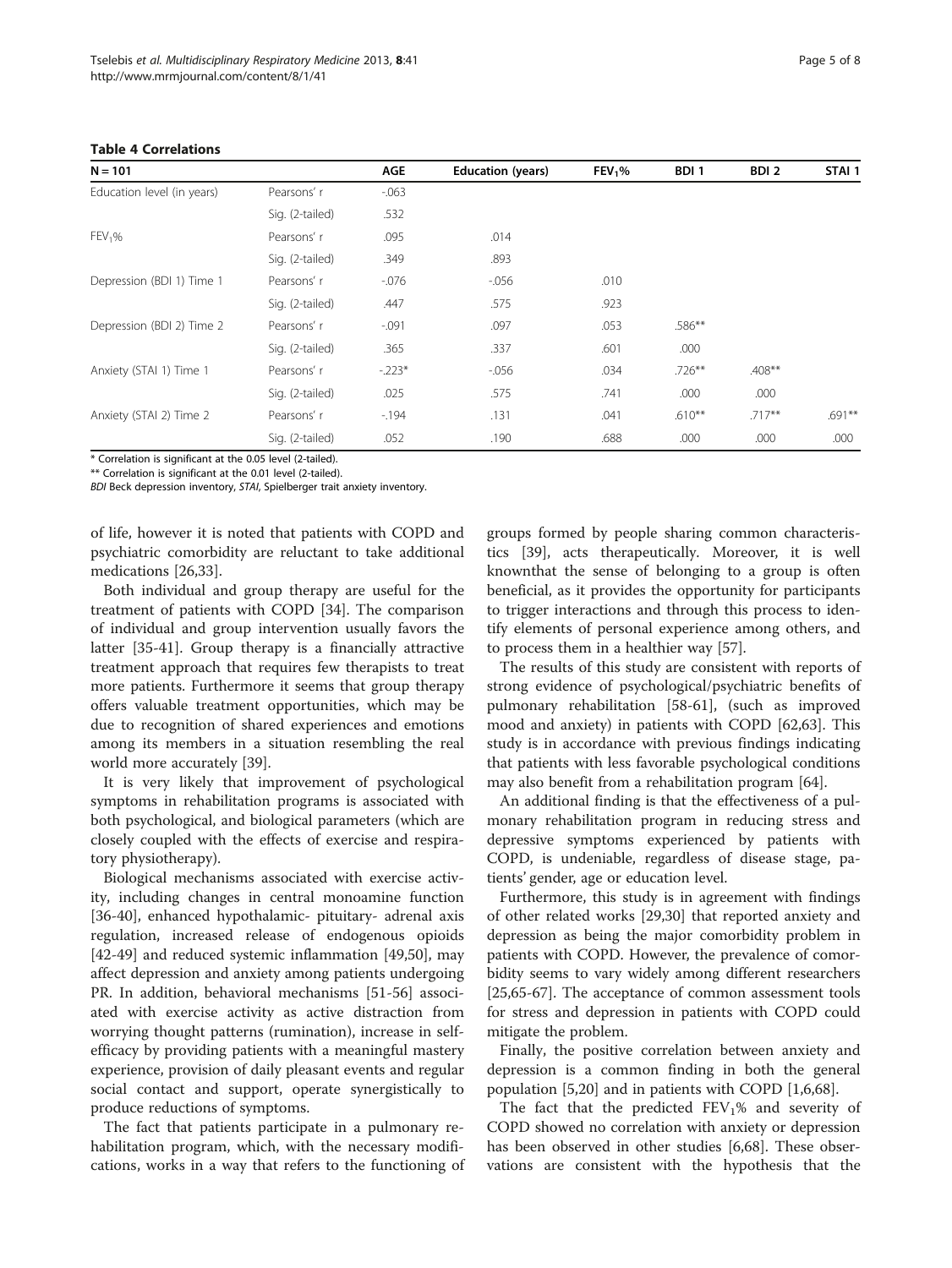<span id="page-5-0"></span>predicted  $FEV<sub>1</sub>%$  does not reflect all aspects of the disease [\[69](#page-7-0)]. It is likely that patients interpret disease seriousness subjectively, which contributes to the development of the levels of anxiety and depressive symptoms.

#### Limitations of the study

The purpose of this study was to assess whether a brief three month rehabilitation program can improve levels of anxiety and depression in patients with COPD without being able to answerbut only to speculate on the reasons for this improvement. Subsequent studies should focus on exploring the causes of the improvement.

This was a short-term before-and-after design study (which is most useful in delineating immediate effects of short-term programs). Although it might be more useful in COPD patients to assess longer-term repercussions of the rehabilitation program this was beyond the scope of this study (after all over a longer time period of time conditions may change and obscure any intervention's effects by threatening the study's internal validity). The fact that the number of men was unequal to that of women may actually underestimate baseline anxiety and depression scores, since women tend to have higher levels of both, but such a choice would have eliminated the representativeness of the sample (women with COPD, despite a steady increase in number, still remain fewer than men). An important problem in the study is that a substantial number of patients have chosen to discontinue the rehabilitation program and a subsequent study should examine whether psychological factors are involved in patients attrition. Understanding the problem should not aim at excluding patients with COPD from rehabilitation programs, but to create individualized interventions both before and during rehabilitation.

### Conclusion

Our study supports that pulmonary rehabilitation programs should be offered to all COPD patients regardless of disease severity, since they all get improvements in anxiety and depressive symptoms. Further research would be useful to confirm these findings and to focus on the possibilities of intervention and rehabilitation in patients with mild COPD.

#### Competing interests

The authors declare that they have no competing interests.

#### Authors' contributions

AT conceived the experiment, designed the study, performed the

psychological measures, collected data, carried out the statistical analysis and drafted the paper; DB performed the psychological measures, carried out the statistical analysis and drafted the paper; AP and GM helped draft the paper; II carried out the statistical analysis and helped draft the paper; EK performed the physical measures and helped draft the paper; MH, ET and SD performed the physical measures; NS and AV supervised the study; NT carried out the

statistical analysis, helped draft the paper and supervised the study. All authors read and approved the final manuscript.

#### Author details

<sup>1</sup>Psychiatric Department, "Sotiria" General Hospital of Chest Disease, Athens, Greece. <sup>2</sup>Endocrinology Department, "Elena Venizelou" Hospital, Athens Greece. <sup>3</sup>Pulmonary Rehabilitation Centre, "Sotiria" General Hospital of Chest Diseases, Athens, Greece. <sup>4</sup>Psychiatric Department, University of Crete, Medical School, Heraklion, Greece. <sup>5</sup>Department of Thoracic Medicine, University of Crete, Medical School, Heraklion, Greece. <sup>6</sup>Department of Social Medicine, Laboratory of Epidemiology, University of Crete, Medical School, Heraklion, Greece.

#### Received: 7 January 2013 Accepted: 23 May 2013 Published: 22 June 2013

#### References

- 1. Moussas G, Tselebis A, Karkanias A, Stamouli D, Ilias I, Bratis D, Vassila-Demi K: A comparative study of anxiety and depression in patients with bronchial asthma, chronic obstructive pulmonary disease and tuberculosis in a general hospital of chest diseases. Ann Gen Psychiatry 2008, 7:7.
- 2. Yohannes AM, Willgoss TG, Baldwin RC, Connolly MJ: Depression and anxiety in chronic heart failure and chronic obstructive pulmonary disease: prevalence, relevance, clinical implications and management principles. Int J Geriatr Psychiatry 2010, 25:1209–1221.
- 3. Maurer J, Rebbapragada V, Borson S, Goldstein R, Kunik ME, Yohannes AM, Hanania NA, ACCP Workshop Panel on Anxiety and Depression in COPD: Anxiety and depression in COPD: current understanding, unanswered questions, and research needs. Chest 2008, 134 suppl:43S–56S.
- 4. Wells KB, Golding J, Burnan MA: Psychiatric disorder in a sample of the general population with and without chronic medical conditions. Am J Psychiatry 1998, 145:976–979.
- Tselebis A, Gournas G, Tzitzanidou G, Panagiotou A, Ilias I: Anxiety and depression in Greek nursing and medical personnel. Psychol Rep 2006, 99:93–96.
- 6. Tselebis A, Bratis D, Kosmas E, Harikiopoulou M, Theodorakopoulou E, Dumitru S, Moussas G, Karkanias A, Ilias I, Siafakas N, Vgontzas A, Tzanakis N: Psychological symptom patterns and vital exhaustion in outpatients with chronic obstructive pulmonary disease. Ann Gen Psychiatry 2011,  $10.32$
- 7. Emery CF, Schein RL, Hauck ER, MacIntyre NR: Psychosocial and cognitive outcomes of a randomized trial of exercise among patients with chronic obstructive pulmonary disease. Health Psychol 1998, 17:232–240.
- 8. Griffiths TL, Burr ML, Campbell IA, Lewis-Jenkins V, Mullins J, Shiels K, Turner-Lawlor PJ, Payne N, Newcombe RG, Ionescu AA, Thomas J, Tunbridge J: Results at 1 year of outpatient multidisciplinary pulmonary rehabilitation: a randomised controlled trial. Lancet 2000, 355:362–368.
- 9. Guell R, Resqueti V, Sangenis M, Morante F, Martorell B, Casan P, Guyatt GH: Impact of pulmonary rehabilitation on psychosocial morbidity in patients with severe COPD. Chest 2006, 129:899–904.
- 10. Ries AL, Bauldoff GS, Carlin BW, Casaburi R, Emery CF, Mahler DA, Make B, Rochester CL, Zuwallack R, Herrerias C: Pulmonary Rehabilitation: Joint ACCP/AACVPR Evidence-Based Clinical Practice Guidelines. Chest 2007, 131(5 Suppl):4S–42S.
- 11. Güell R, Resqueti V, Sangenis M, Morante F, Martorell B, Casan P, Guyatt GH: Impact of pulmonary rehabilitation on psychosocial morbidity in patients with severe COPD. Chest 2006, 129:899-904
- 12. Withers NJ, Rudkin ST, White RJ: Anxiety and depression in severe chronic obstructive pulmonary disease: the effects ofpulmonary rehabilitation. J Cardiopulm Rehabil 1999, 19:362–365.
- 13. Hui KP, Hewitt AB: A simple pulmonary rehabilitation program improves health outcomes and reduces hospital utilization in patients with COPD. Chest 2003, 124:94–97.
- 14. Global Initiative for Chronic Obstructive Lung Disease: Global Strategy for the Diagnosis, Management, and Prevention of Chronic Obstructive Pulmonary Disease (GOLD). . http://www.goldcopd.org.
- 15. Beck AT, Steer RA: Manual for the Revised Beck Depression Inventory. San Antonio, TX: Psychological Corporation; 1987.
- 16. Donias S, Demertzis I: Validation of the Beck depression inventory. In Proceedings of the 10th Hellenic Congress of Neurology and Psychiatry: 1983.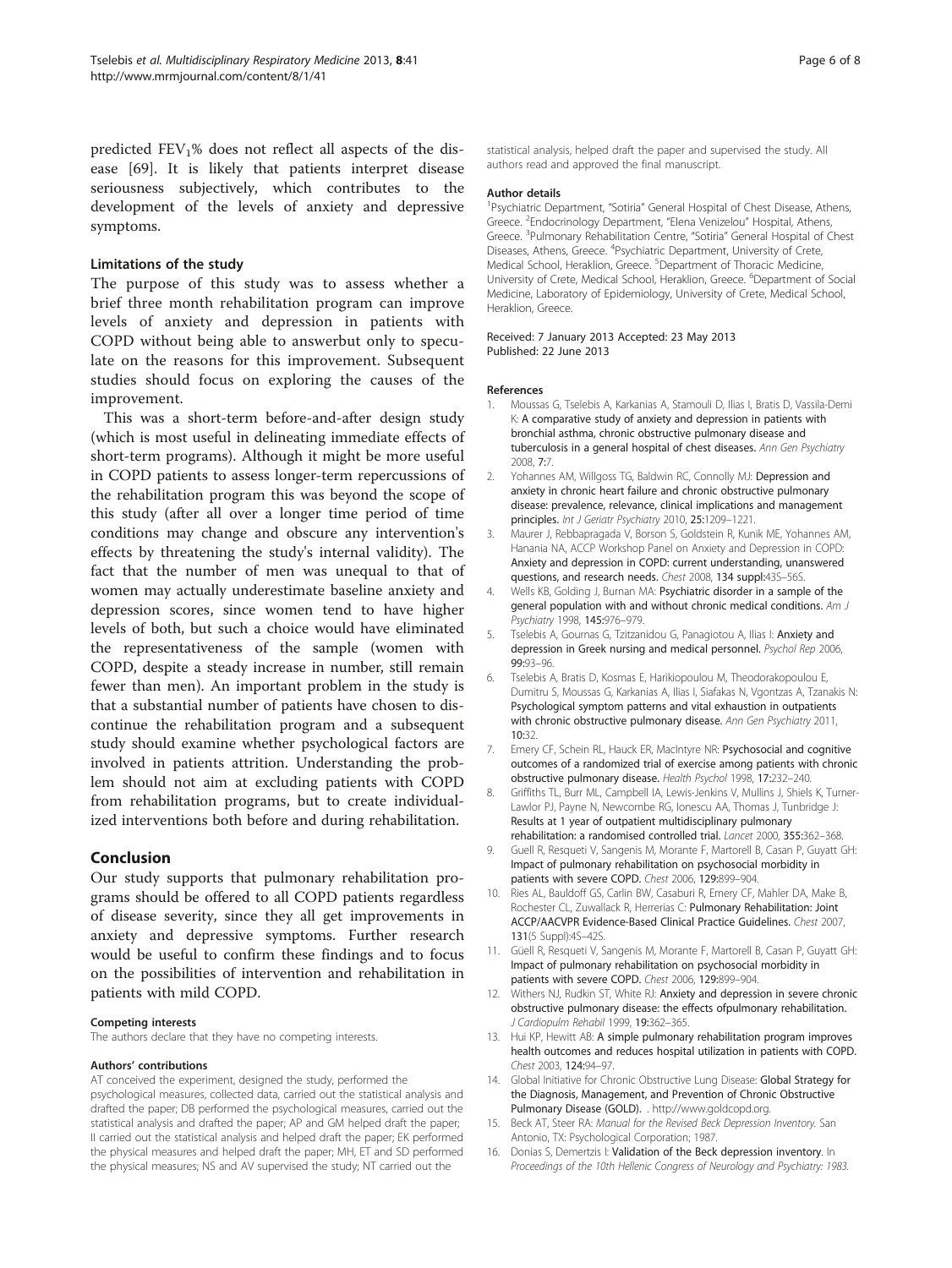<span id="page-6-0"></span>Edited by Varfis G. Thessaloniki, Greece: University Studio Press; 1983:486–492.

- 17. Tselebis A, Moulou A, Ilias I: Burnout versus depression and sense of coherence: A study in Greek nursing staff. Nurs Health Sci 2001, 3:69–71.
- 18. Spielberger GD, Gorush RL, Lusshene RE: The State-Trait Anxiety Inventory. Palo Alto, CA: Consulting Psychologists Press; 1970.
- 19. Liakos A, Giannitsi S: The validity of the Greek modification of the Spielberger anxiety scale. Encephalos 1984, 21:71–76.
- 20. Tselebis A, Papaleftheris E, Balis E, Theotoka I, Ilias I: Smoking related to anxiety and depression in Greek medical staff. Psychol Rep 2003, 92:529–532.
- 21. Di Marco F, Verga M, Reggente M, Maria Casanova F, Santus P, Blasi F, Allegra L, Centanni S: Anxiety and depression in COPD patients: the roles of gender and disease severity. Respir Med 2006, 100:1767–1774.
- 22. Voekel M, Voelkel NF, MacNee W: Chronic Obstructive Lung Diseases 2. Psychosocial aspects of Chronic Obstructive Pulmonary Disease. BC Decker Inc: City; 2008.
- 23. Man GCW, Hsu K, Spoule BJ: Effect of alprazolam on exercise and dyspnea in patients with chronic obstructive pulmonary disease. Chest 1986, 90:832–836.
- 24. Cantor L, Jacobson R: COPD: How to manage comorbid depression and anxiety. J Fam Pract 2003, 2:11.
- 25. Mikkelsen RL, Middelboe T, Pisinger C, Stage KB: Anxiety and depression in patients with chronic obstructive pulmonary disease (COPD). A review. Nord J Psychiatry 2004, 58:65–70.
- 26. Yohannes AM, Connolly MJ, Baldwin RC: A feasibility study of antidepressant drug therapy in depressed elderly patients with chronic obstructive pulmonary disease. Int J Geriatr Psychiatry 2001, 16:451-454.
- 27. Eiser N, Harte R, Spiros K: Effect of treating depression on quality-of-life and exercise tolerance in severe COPD. COPD 2005, 2:233–241.
- 28. Papp LA, Weiss JR, Greenberg HE, Rifkin A, Scharf SM, Gorman JM, Klein DF: Sertraline for chronic obstructive pulmonary disease and comorbid anxiety and mood disorders. Am J Psychiatry 1995, 152:1531.
- 29. Smoller JW, Pollack MH, Systrom D, Kradin RL: Sertraline effects on dyspnea in patients with obstructive airways disease. Psychosomatics 1998, 39:24–29.
- 30. Lacasse Y, Beaudoin L, Rousseau L, Maltais F: Randomized trial of paroxetine in end-stage COPD. Monaldi Arch Chest Dis 2004, 61:140-147.
- 31. Evans M, Hammond M, Wilson K, Lye M, Copeland J: Placebo controlled treatment trial of depression in elderly physically ill patients. Int J Geriatr Psychiatry 1997, 12:817–824.
- 32. Silvertooth EJ, Doraiswamy PM, Clary GL, Babyak MA, Wilkerson N, Hellegars C, Palmer SM: Citalopram and quality of life in lung transplant recipients. Psychosomatics 2004, 45:271–272.
- 33. Yohannes AM, Connolly MJ: Do antidepressants work in patients with chronic obstructive pulmonary disease with comorbid depression? Expert Rev Respir Med 2011, 5(6):727–729.
- 34. Post L, Collins C: The poorly coping COPD patient: a psychotherapeutic perspective. Int J Psychiatry Med 1981–1982, 11(2):173–182.
- 35. Kunik ME, Braun U, Stanley MA, Wristers K, Molinari V, Stoebner D, Orengo CA: One session cognitive behavioural therapy for elderly patients with chronic obstructive pulmonary disease. Psychol Med 2001, 31:717–723.
- 36. Eiser N, West C, Evans S, Jeffers A, Quirk F: Effects of psychotherapy in moderately severe COPD: a pilot study. Eur Respir J 1997, 10:1581-1584
- 37. de Godoy DV, de Godoy RF: A randomized controlled trial of the effect of psychotherapy on anxiety and depression in chronic obstructive pulmonary disease. Arch Phys Med Rehabil 2003, 84:1154–1157.
- 38. Kunik ME, Veazey C, Cully JA, Souchek J, Graham DP, Hopko D, Carter R, Sharafkhaneh A, Goepfert EJ, Wray N, Stanley MA: COPD education and cognitive behavioral therapy group treatment for clinically significant symptoms of depression and anxiety in COPD patients; a randomized controlled trial. Psychol Med 2008, 38:385–396.
- 39. Brook D: Exploring Group Therapies. Psychiatric Times 2003. http://www. psychiatrictimes.com/articles/exploring-group-therapies.
- 40. Dishman RK: Brain monoamines, exercise, and behavioral stress: animal models. Med Sci Sports Exerc 1997, 29(1):63–74.
- 41. Ransford CP: A role for amines in the antidepressant effect of exercise: a review. Med Sci Sports Exerc 1982, 14(1):1–10.
- 42. Dunn AL, Reigle TG, Youngstedt SD, Armstrong RB, Dishman RK: Brain norepinephrine and metabolites after treadmill training and wheel running in rats. Med Sci Sports Exerc 1996, 28(2):204–209.
- 43. Jacobs BL: Serotonin, motor activity and depression-related disorders. Am Sci 1994, 82:456–463.
- 44. Chaouloff F: Effects of acute exercise on central serotonergic systems. Med Sci Sports Exerc 1997, 29(1):58–62.
- 45. Raglin JS, Morgan WP: Influence of exercise and quiet rest on state anxiety and blood pressure. Med Sci Sports Exerc 1981, 19(5):456–463.
- 46. Carr DB, Bullen BA, Skrinar GS, Arnold MA, Rosenblatt M, Beitins IZ, Martin JB, McArthur JW: Physical conditioning facilitates the exercise-induced secretion of beta-endorphin and beta-lipotropin in women. N Engl J Med 1981, 305(10):560–563.
- 47. Farrell PA, Gates WK, Maksud MG, Morgan WP: Increases in plasma beta endorphin/beta-lipotropinimmunoreactivity after treadmillrunning in humans. J Appl Physiol 1982, 52(5):1245–1249.
- 48. Gambert SR, Hagen TC, Garthwaite TL: Exercise and the endogenous opioids. N Engl J Med 1981, 305:1590–1591.
- 49. Pitsavos C, Chrysohoou C, Panagiotakos DB, Skoumas J, Zeimbekis A, Kokkinos P, Stefanadis C, Toutouzas PK: Association of leisure-time physical activity on inflammation markers (C-reactive protein, white cell blood count, serum amyloid A, and fibrinogen) in healthy subjects (from the ATTICA study). Am J Cardiol 2003, 91(3):368–370.
- 50. Church TS, Barlow CE, Earnest CP, Kampert JB, Priest EL, Blair SN: Associations between cardiorespiratory fitness and C-reactive protein in men. Arterioscler Thomb Vasc Biol 2002, 22(11):1869–1876.
- 51. Morrow J, Nolen-Hoeksema S: Effects of response to depression on the remediation of depressive affect. J Pers Soc Psychol 1990, 58(3):519-527.
- 52. Nolen-Hoeksema S, Morrow J: A prospective study of depression and posttraumatic stress symptoms after a natural disaster: the 1989 Loma Prieta earthquake. J Pers Soc Psychol 1991, 61(1):115-121.
- McAuley E, Jerome GJ, Marquez DX, Elavsky S, Blissmer B: Exercise selfefficacy in older adults: social, affective, and behavioral influences. Ann Behav Med 2003, 25(1):1–7.
- 54. Craft LL: Exercise and clinical depression: examining two psychological mechanisms. Psychol Sport Exerc 2003, 6:151–171.
- 55. Lewinsohn PM, Gotlib IH: Behavioral theory and treatment of depression. In Handbook of depression. 2nd edition. Edited by Beckham EE, Leber WR. New York: Guildford Press; 1995:352–375.
- 56. Bartoholomew JB, Ciccolo JT: Exercise, depression, and cognition. In Exercise and its mediating effects on cognition, Volume 2. Edited by Spirduso WW, Poon LW, Chodzko-Zajko W. Champaign, IL: Human Kinetcs; 2008.
- 57. Tselebis A, Moussas G, Bratis D: Psychological intervention in a COPD rehabilitation programme [in Modern Greek]. Pneumonologika Themata 2006:21–23.
- 58. Lacasse Y, Maltais F, Goldstein RS: Pulmonary rehabilitation: an integral part of the long-term management of COPD. Swiss Med Wkly 2004, 134(41–42):601–605.
- 59. Paz-Dıaz H, Montes de Oca M, Lopez JM, Celli BR: Pulmonary rehabilitation improves depression, anxiety, dyspnea and health status in patients with COPD. Am J Phys Med Rehabil 2006, 86(1):30–36.
- 60. Pantou I, Harikiopoulou M, Bratis D, et al: The impact of rehabilitationinduced symptomatic, functional and psychological outcomes on healthrelated quality of life, European Respiratory Society, Annual Congress. ; 2006.
- 61. Coventry PA, Bower P, Keyworth C, Kenning C, Knopp J, Garrett C, Hind D, Malpass A, Dickens C: The effect of complex interventions on depression and anxiety in chronic obstructive pulmonary disease: systematic review and meta-analysis. PLoS One 2013, 8(4):e60532.
- 62. White RJ, Rudkin ST, Ashley J, Stevens VA, Burrows S, Pounsford JC, Cratchley G, Ambler NR: Outpatient pulmonary rehabilitation in severe chronic obstructive pulmonary disease. J R Coll Physicians Lond 1997, 31:541–545.
- 63. Pantou I, Harikiopoulou M, Mpletsa M, et al: Does the severity of chronic obstructive pulmonary disease reflect on the outcomes of pulmonary rehabilitation? European Respiratory Society, Annual Congress. 2007.
- 64. Trappenburg JC, Troosters T, Spruit MA, Vandebrouck N, Decramer M, Gosselink R: Psychosocial conditions do not affect short-term outcome of multidisciplinary rehabilitation in chronic obstructive pulmonary disease. Arch Phys Med Rehabil 2005, 86(9):1788–1792.
- 65. Edmunds M, Scudder L: Examining the Relationships Between COPD and Anxiety and Depression. Heart Lung 2009, 38:34–47.
- 66. Kunik ME, Roundy K, Veazey C, Souchek J, Richardson P, Wray NP, Stanley MA: Surprisingly high prevalence of anxiety and depression in chronic breathing disorders. Chest 2005, 127:1205–1211.